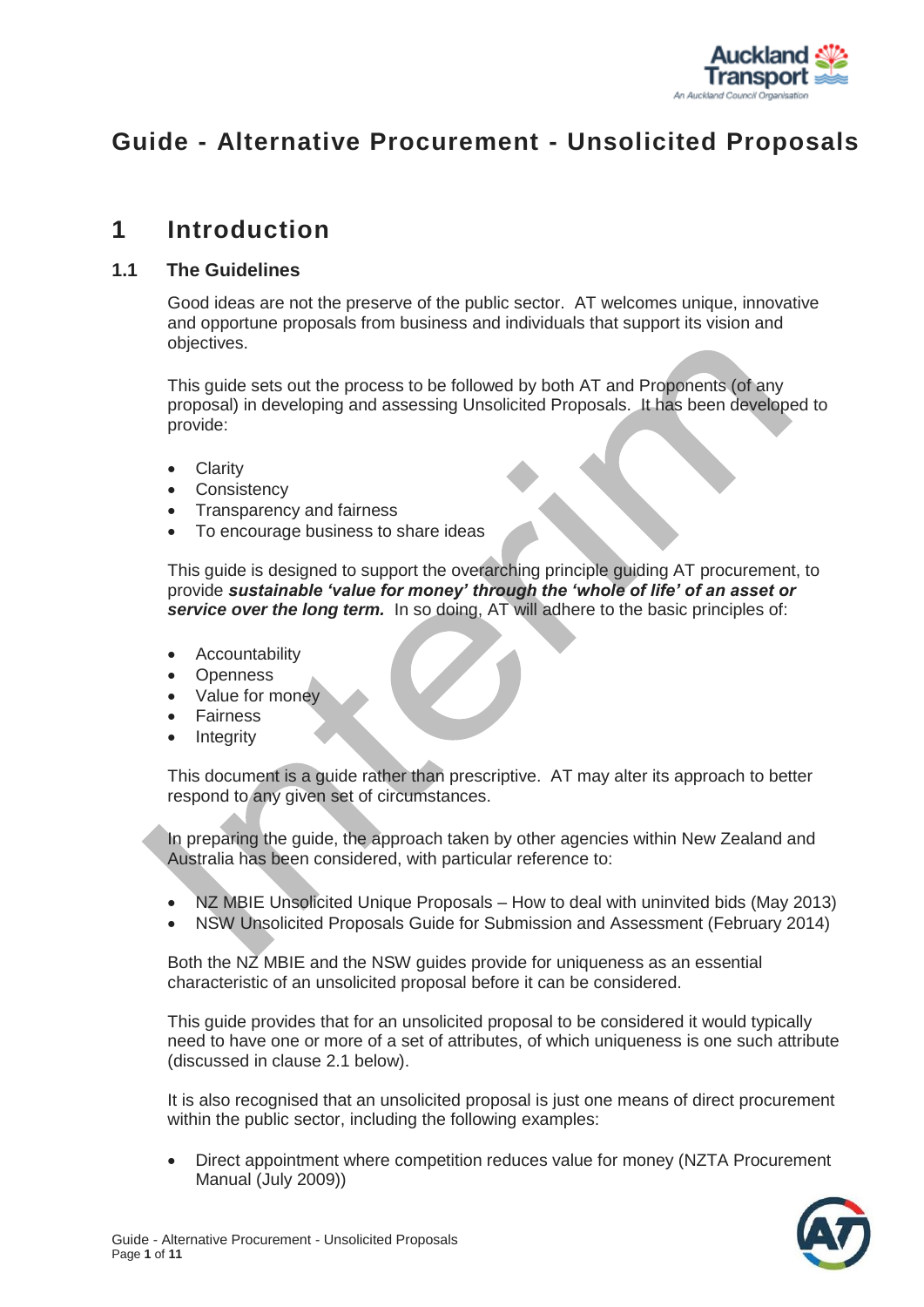

- Exceptions to open tendering (NZ Government Cabinet Mandatory Rules for Departments (April 2006))
- Direct Procurement (Auditor General's Good Practice Guide (June 2008).

# **2 When An Unsolicited Proposal Will Be Considered**

## **2.1 Generally**

AT's general approach to procurement is to test the market and so it will only be in limited circumstances that Unsolicited Proposals submitted by business or an individual (a Proponent) are entertained.

For an Unsolicited Proposal to be considered it will typically need to have one or more of the following attributes:

- Unique elements
- Demonstrate innovation
- Provide a solution to a need that is not otherwise available in the market
- Support the long term market development and other needs of AT

The proposal will also need to align with AT's plans, objectives and strategic direction.

## **2.2 The Approach**

AT allows for a layered approach that is flexible and adaptive.

- **Pre-Submission Concept Review –** *Optional*: A prospective Proponent may meet with AT to test a concept before dedicating significant resources in the development of an Initial Submission. Before meeting, a prospective Proponent should provide an initial version of the Information Requirements (as set out in section 2.3.2 below).
- **Stage 1 - Initial Submission and Assessment:** Following receipt of the formal Information Requirements AT may:
	- conduct a preliminary assessment and request further information as required
	- reserve the right to request the Proponent to "unbundle" parts of its offer, for instance, in the interests of market liquidity or where parts of the offer are not considered to be unique or innovative or sufficiently connected to the unique or innovative aspects of the Proposal
	- if it passes the preliminary assessment, AT may conduct a strategic assessment of the proposal and request further information as required
	- in the event that an Initial Submission is considered by AT to be more detailed than what Stage 1 requires, that will not disqualify the Unsolicited Proposal or prevent AT from proceeding to consider the Unsolicited Proposal further should AT, in its sole discretion, decide to do.
- **Stage 2 - Detailed Proposal and Merit Assessment:** Upon progression to Stage 2:
	- AT and the Proponent may enter into an agreement (Participation Agreement) with the Proponent, setting out a framework for engagement

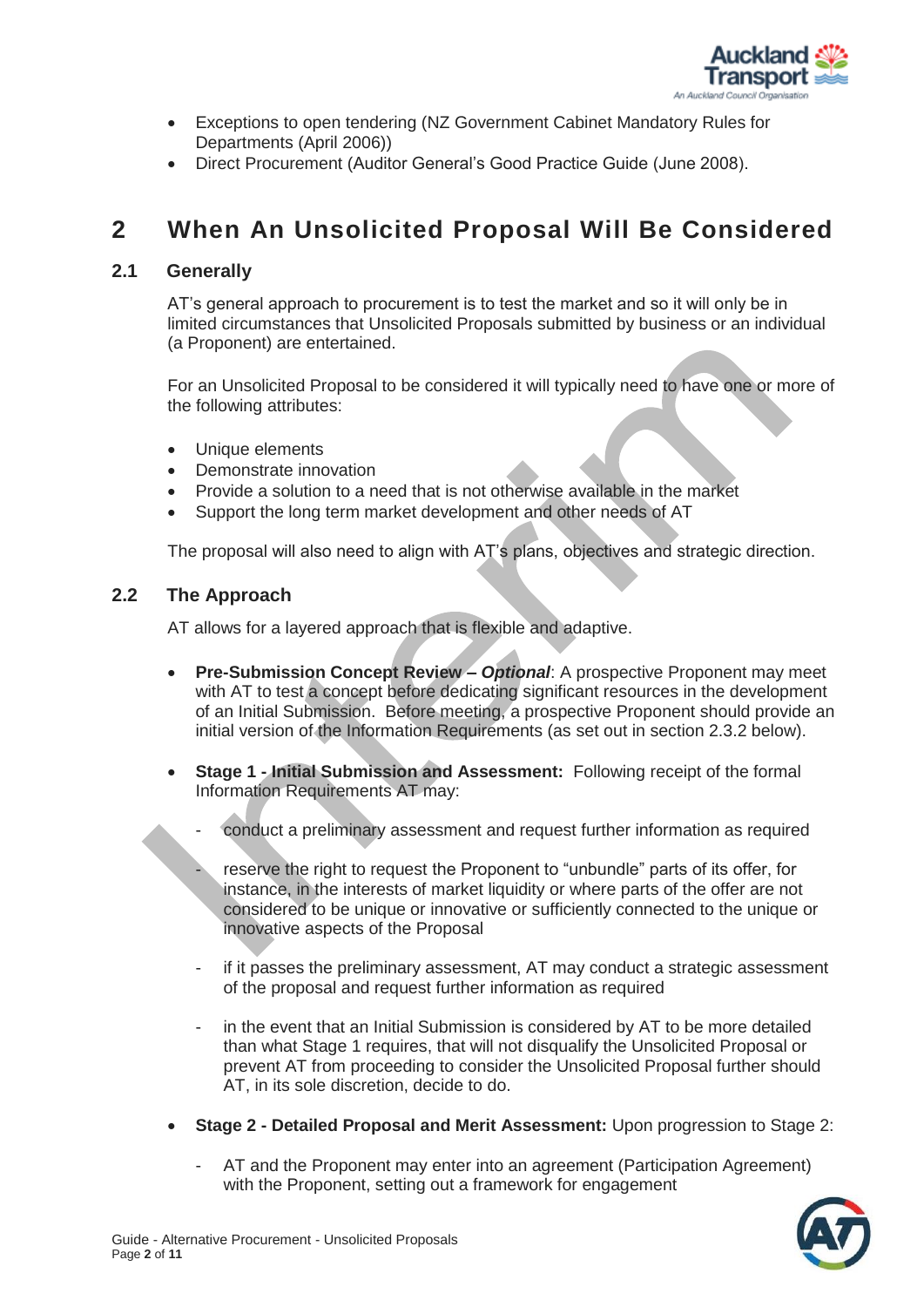

- AT may issue a request for proposal inviting the Proponent to prepare a Detailed Proposal
- The Proponent will develop a Detailed Proposal
- AT may undertake a merit assessment of the Detailed Proposal against the set Assessment Criteria as set out in section 3.1 below.
- AT may make a recommendation to decision-makers whether the Detailed Proposal is worthy of progression or not
- **Stage 3 - Best and Final Offer and Negotiations:** Upon progression to Stage 3:
	- The Proponent will prepare a BAFO capable of acceptance
	- AT may conclude negotiations and recommend that the BAFO is accepted or not accepted.

#### **2.3 Information Requirements**

#### **2.3.1 Pre-submission Concept Review (***Optional***)**

Before requesting a pre-lodgement meeting with AT, a prospective Proponent should provide AT with a version of the Information Requirements.

#### **2.3.2 Stage 1 - Information Requirements**

An Unsolicited Proposal should contain sufficient information to allow AT to undertake an initial assessment of a proposal and include:

- The Proponent's details, including:
	- Name and composition of team
	- Contact details
	- **Profile**
	- Company name and number
- Description of the proposal
- Details on the benefits that the proposal will provide and how that aligns with AT's priorities and strategic direction
- How the proposal will provide value for money
- Verifiable evidence supporting the unique attributes and innovative elements of the proposal
- Intellectual property interests relevant to the proposal
- Other property interests relevant to the proposal (e.g. land)
- **Costs**
- Period that the proposal is open for consideration
- What parts of the proposal are considered trade secrets, commercially sensitive and confidential (bearing in mind AT's commitment to transparency and official information requests)
- Any other information considered relevant to the preliminary assessment of the Unsolicited Proposal

The preliminary Information Requirements are listed at Appendix 1 and may be used as a checklist when conducting a preliminary review and assessing the completeness of an Unsolicited Proposal.

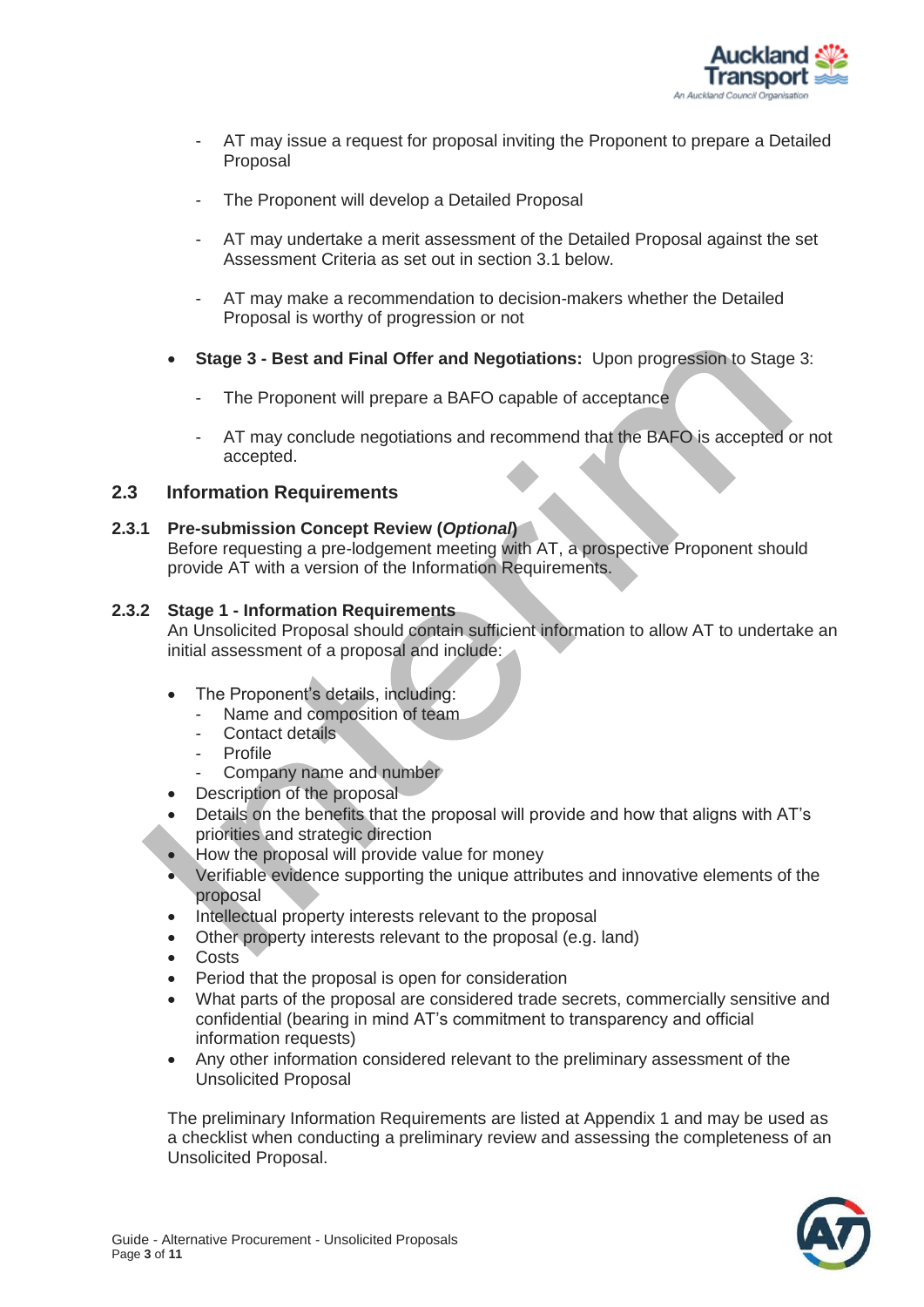

AT may request further information, such as but not limited to:

- Delivery dates and key milestones
- Resource commitment or support from AT
- Risk matrix
- Preferred contractual structure

Proponents will want to be succinct and provide precise information to enable a meaningful assessment to be undertaken by AT with ease.

#### **2.3.3 Stage 2 and beyond**

Upon progression to Stage 2, AT may prepare a request for proposal inviting the Proponent to prepare a Detailed Proposal and the Proponent will prepare a Detailed Proposal. The specific information requirements required will vary on a case-by-case basis.

## **2.4 When an unsolicited proposal is unlikely to be considered**

AT is unlikely to consider an unsolicited proposal when:

- it involves land disposals
- similar goods, services or works are readily available in the market
- a competitive process is already underway for the goods, services or works
- it involves a contract extension and the proposal would be circumventing standard competitive processes.

#### **2.5 Consideration of Uniqueness**

Uniqueness is a concept that is not easy define. Examples of uniqueness include but are not limited to:

- A new use for a concept that already exists
- Where a proponent owns intellectual property, real property or other unique assets that would limit AT from contracting with other parties if it were to openly tender.
- Where the collective or combined attributes create a unique proposal or place the proponent in a unique position to make the proposal. This may include innovative ideas including technical solutions and financial or commercial arrangements that are otherwise unlikely to be otherwise available.

# **3 Assessment**

#### **3.1 Assessment Criteria**

AT may assess proposals against the following Assessment Criteria:

- Uniqueness demonstration of the unique benefits of the proposal and the unique ability of the Proponent to deliver the proposal
- Availability on the open-market
- Value for Money including economic benefit, service delivery, whole-of-life costs, timely achievement of objectives and qualitative outcomes
- Impact including the opportunity cost, consistency with our plans, objectives and strategic direction, and on our priorities

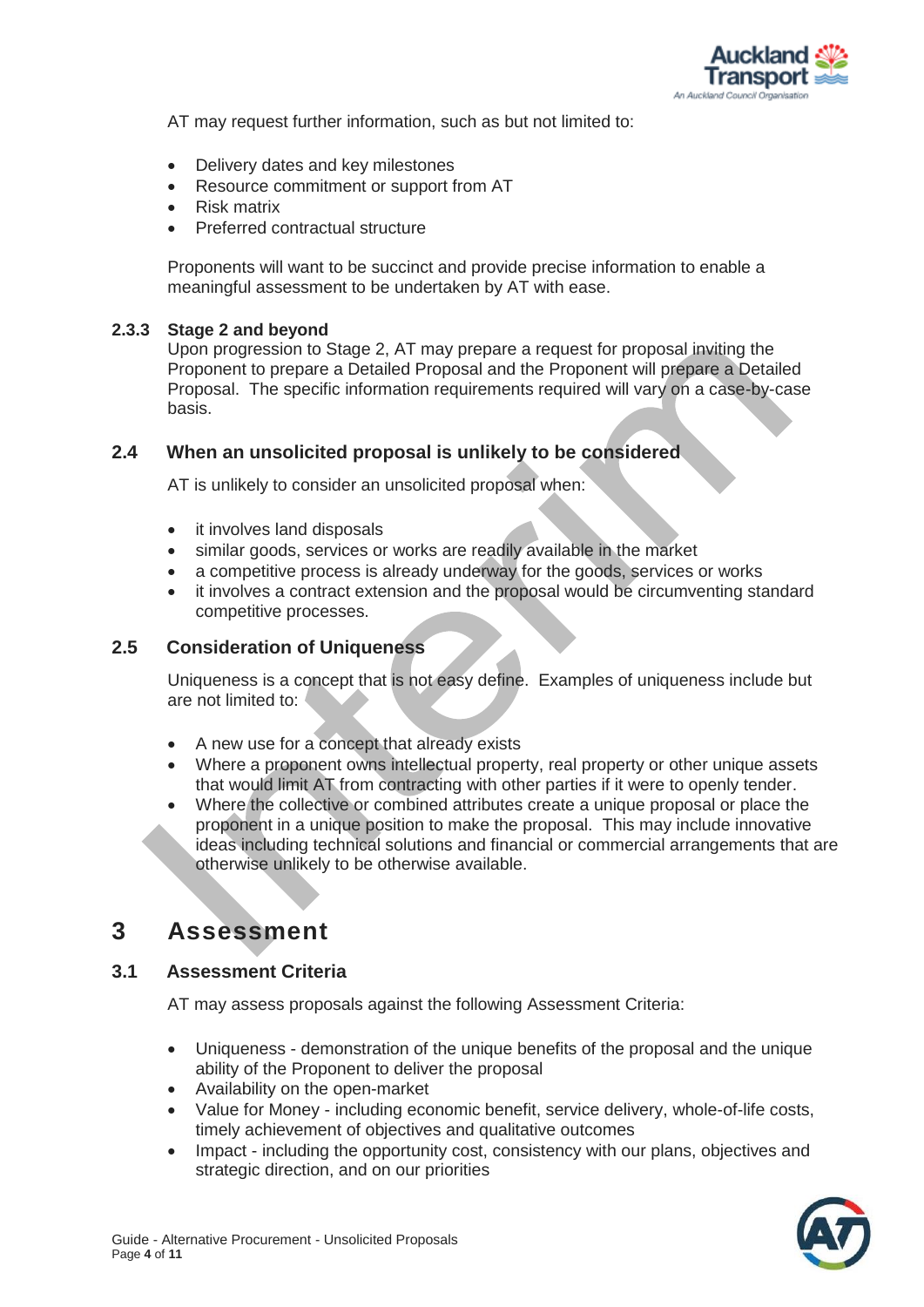

- Capability and Capacity having regard to the Proponent's financial strength, track record, capability and capacity and reliance on others.
- Return on investment is it proportionate in the circumstances?
- Affordability does the proposal require AT or government funding, are the funds available or would it require a reallocation of funding or a project finance solution?
- Risk allocation what risks are borne by which party? Quantifiable and measurable risks may also be assessed under value for money criteria
- Strategic fit whether the proposal is aligned with the strategic direction and objectives of AT

In applying the Assessment Criteria, AT may also consider whether:

- the proposal meets a current or future need
- responding to the current or future need is a priority
- it wishes to proceed with the proposal

Additional Assessment Criteria relevant to a particular proposal may also be developed during Stage 2.

## **3.2 Assessment Process**

AT may:

- Appoint a Proposal Manager to manage and lead the review and assessment of a proposal
- Establish an Assessment Panel, including the Proposal Manager
- Establish a Steering Group, to receive the Assessment Panel's report and recommendations

The composition of the Assessment Panel and the Steering Group will be proportionate to the scale, impact and complexity of the proposal and members may be drawn from multiple agencies. The particular arrangements will be detailed in the Governance Plan (set out in section 6.1 below).

# **4 Resources**

Preparing and assessing Unsolicited Proposals make demands on resources of Proponents and AT. AT may allocate and will require that the Proponent allocate appropriate resources to each stage of the process.

# **5 Probity**

The process and the assessment of an Unsolicited Proposal will adhere to fundamental public sector probity principles. AT may develop a Probity Plan (specific to the particular proposal based on AT precedents).

# **6 Governance**

Consideration of an Unsolicited Proposal could be a multi-agency task. AT may seek the input and representation, if appropriate, of other agencies.

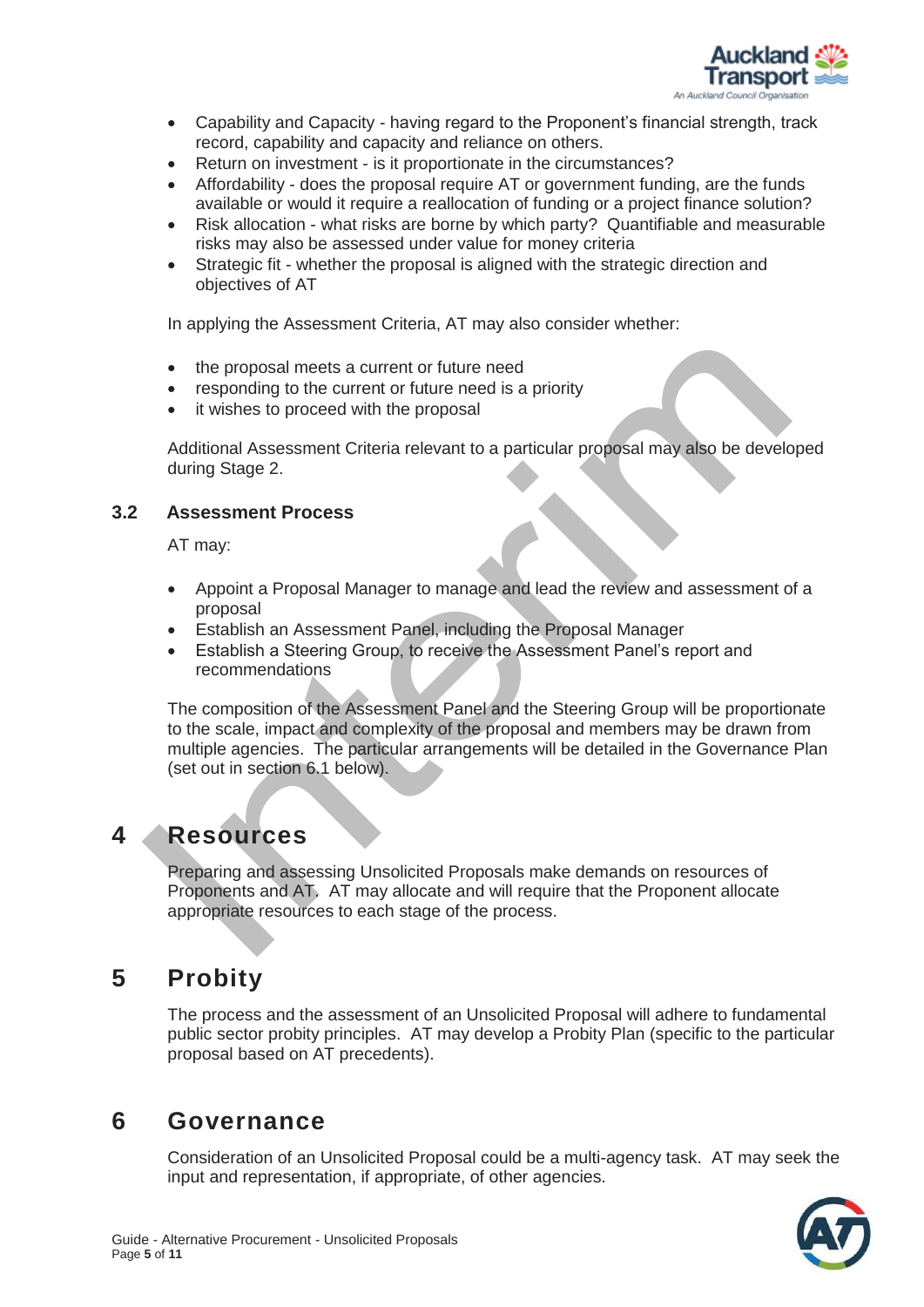

## **6.1 Governance Plan**

A Governance Plan may be developed before an Unsolicited Proposal progresses to Stage 2. The Governance Plan will respond proportionately to the Unsolicited Proposal, to the scale of the project, its impact and interface with other agencies.

A Governance Plan would generally:

- Confirm where AT has departed from standard procurement practice and the processes put in place to mitigate adverse effects
- Describe the decision making and approvals processes (including having regard to financial delegations, internal, inter-agency and statutory approvals)
- Document roles and responsibilities of people / panels /committees involved in the assessment, evaluation and approval of the proposal (including identifying the Proposal Manager, composition of Assessment Panel and the Steering Group)
- Include a timetable and key milestones
- Identify probity arrangements

Development of the Governance Plan will have regard to good public procurement practice and policy. This may include reference to the policies and guidance of multiple agencies if a multi-agency process is required, such as:

- AT, including its procurement model, policy and strategy
- Council and/or its family of council organisations
- NZTA, including its contract procedures manual
- NZ Treasury and the National Infrastructure Unit, to include Guidance for Public Private Partnerships in New Zealand
- Office of the Auditor General

# **7 Participation Agreement**

A Participation Agreement provides the framework for AT and the Proponent to proceed through Stage 2, to ensure that each party is working towards an agreed set of objectives. It would generally include:

- Acknowledgement that a value for money outcome is required
- Assessment Criteria and Additional Assessment Criteria
- Communications framework
- Agreement on costs
- Resource commitments
- A description of the treatment of Intellectual Property
- A framework to guide interactive tender and clarification meetings and processes
- Probity arrangements, including how to manage conflicts of interest and confidentiality
- Commitment to an open approach to discussions
- Timetable and key milestones
- Approval requirements

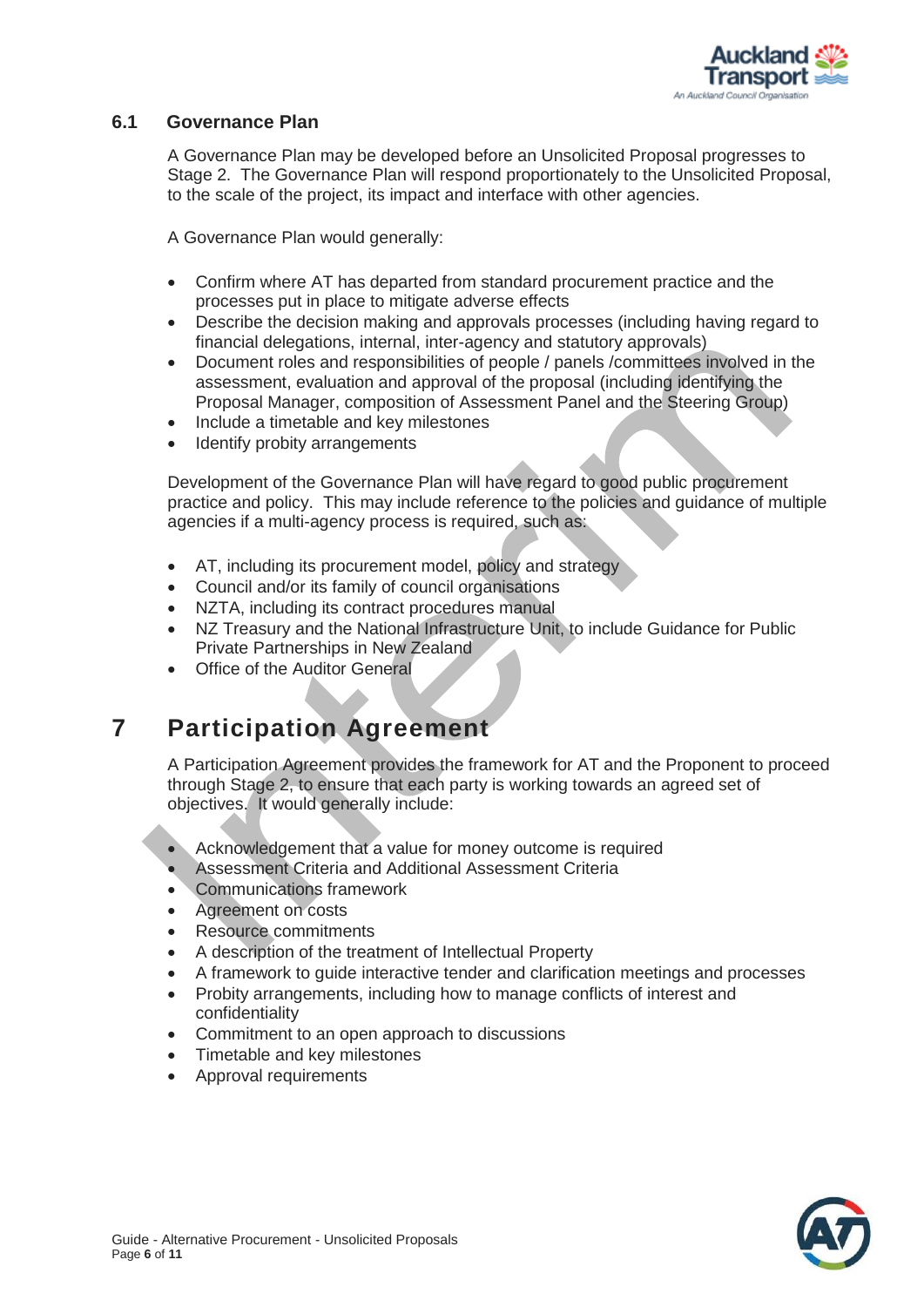

# **8 Process**

## **8.1 Pre-lodgement scoping session - optional**

If a prospective Proponent informally approaches AT about a potential unsolicited proposal, then this approach should be recorded and acknowledged and the prospective Proponent's attention drawn to this guide. The draft letter in Appendix 2 may assist.

#### **8.1.1 Proponent Responsibilities**

If a prospective Proponent wishes to hold a pre-lodgement scoping session with AT, then it will be responsible for:

- Providing AT with Preliminary Information
- Identifying the unique and innovative elements of the proposal
- Responding to requests for further information
- Being available to meet with AT

#### **8.1.2 AT Responsibilities**

If AT decides, at its sole discretion, to consider a prospective Proponent's initial approach it will be responsible for:

- Acknowledging receipt of and consider the Preliminary Information
- Nominating a single point of contact
- If the concept is of preliminary interest, meeting with the Proponent
- Providing the Proponent with an early indication of whether the concept is of sufficient interest to AT
- Informing the Proponent of the process for submitting an Unsolicited Proposal
- Opening and maintaining a Tender File (as set out in section 10.1 below)
- Appoint a Proposal Manager

## **8.1.3 Possible Outcomes**

The following may occur:

- A pre-lodgement meeting between AT and a prospective Proponent may be held
- A proposal concept may or may not be considered suitable for progression to Stage 1

## **8.2 Stage 1 - Initial Submission and Assessment**

#### **8.2.1 Proponent Responsibilities**

Proponents will be responsible for sending their Unsolicited Proposal:

- Clearly marked "Unsolicited Proposal"
- To [*dedicated email address or e-portal]*
- In the prescribed form
- Responding to requests for clarification

## **8.2.2 AT Responsibilities**

AT will be responsible for :

- receiving an Unsolicited Proposal in a way that is aligned with its procurement / tender management processes, (see Appendix 3):
- assessing the proposal and seek clarification if necessary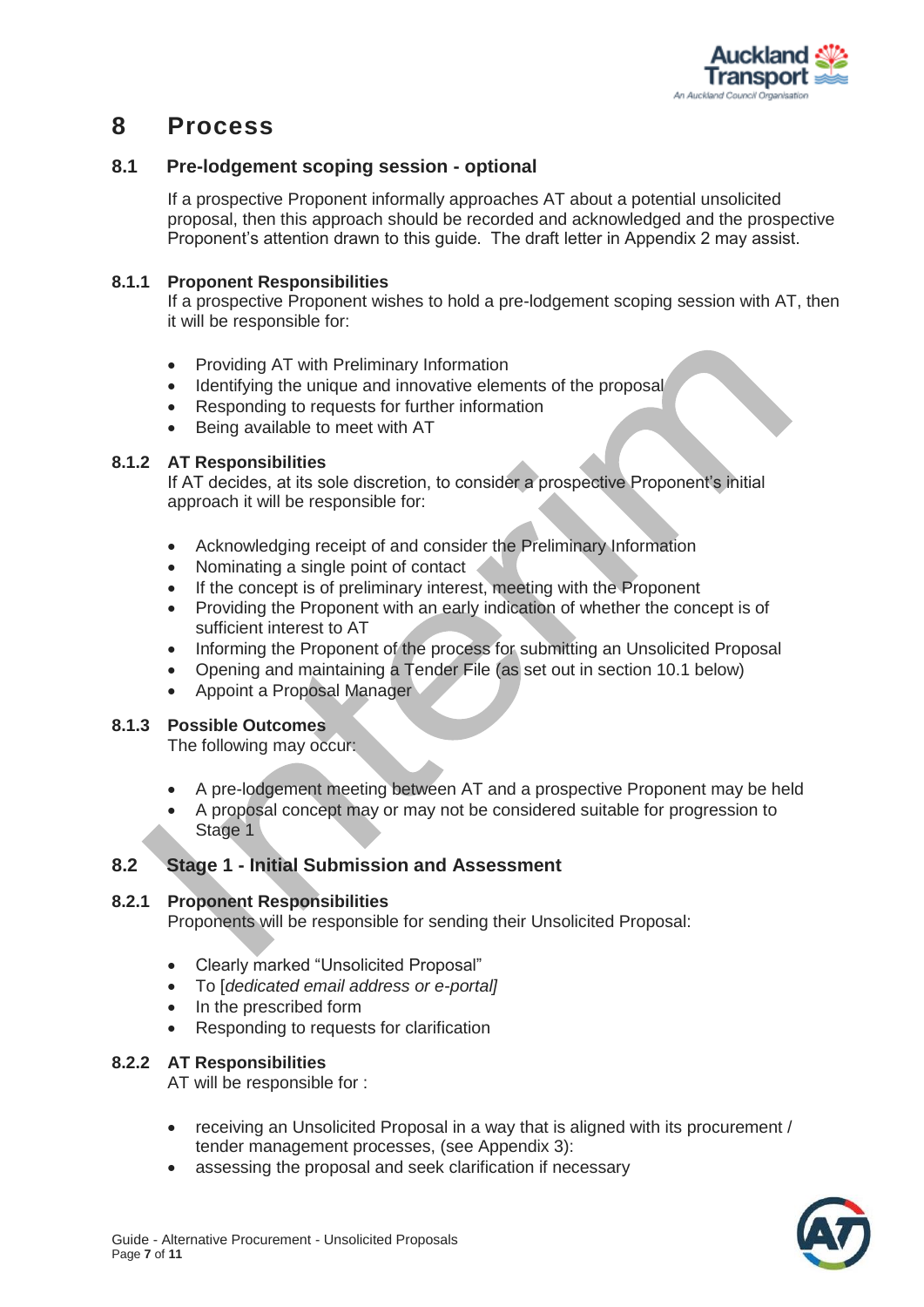

- informing the Proponent of the outcome of an assessment (whether it is approved to proceed to Stage 2 or not)
- providing feedback on the proposal

#### **8.2.3 Possible Outcomes**

The following may occur:

- An Unsolicited Proposal may be submitted
- A proposal may or may not be considered suitable for progression to Stage 2

## **8.3 Stage 2 - Detailed Proposal and Merit Assessment**

#### **8.3.1 Proponent Responsibilities**

If a Proponent progresses to Stage 2, it will be responsible for:

- Entering into Participation Agreement with AT
- Preparing a Detailed Proposal
- Its participation in dialogue and clarifications

## **8.3.2 AT Responsibilities**

AT will be responsible for:

- Preparing and entering into a Participation Agreement with the Proponent
- Preparing a request for proposal inviting the Proponent to prepare a Detailed Proposal
- Assessing the Detailed Proposal
- Following the defined approvals process, preparing supporting documentation as required (which may include investment proposal / business case)
- Its participation in dialogue and clarifications

## **8.3.3 Possible Outcomes**

The following may occur:

- A request for proposal may be issued and a Detailed Proposal submitted in response
- A proposal may or may not be considered suitable for progression to Stage 3

## **8.4 Stage 3 - BAFO and Negotiations**

#### **8.4.1 Proponent Responsibilities**

If a Proponent progresses to Stage 3, it will be responsible for:

- Concluding negotiations
- Preparing a BAFO capable of acceptance

## **8.4.2 AT Responsibilities**

If a Proponent progresses to Stage 3, AT will be responsible for:

- Concluding negotiations
- Assessing the BAFO
- Following the defined approvals process, preparing supporting documentation as required (which may include investment proposal / business case)

## **8.4.3 Possible Outcomes**

The following may occur:

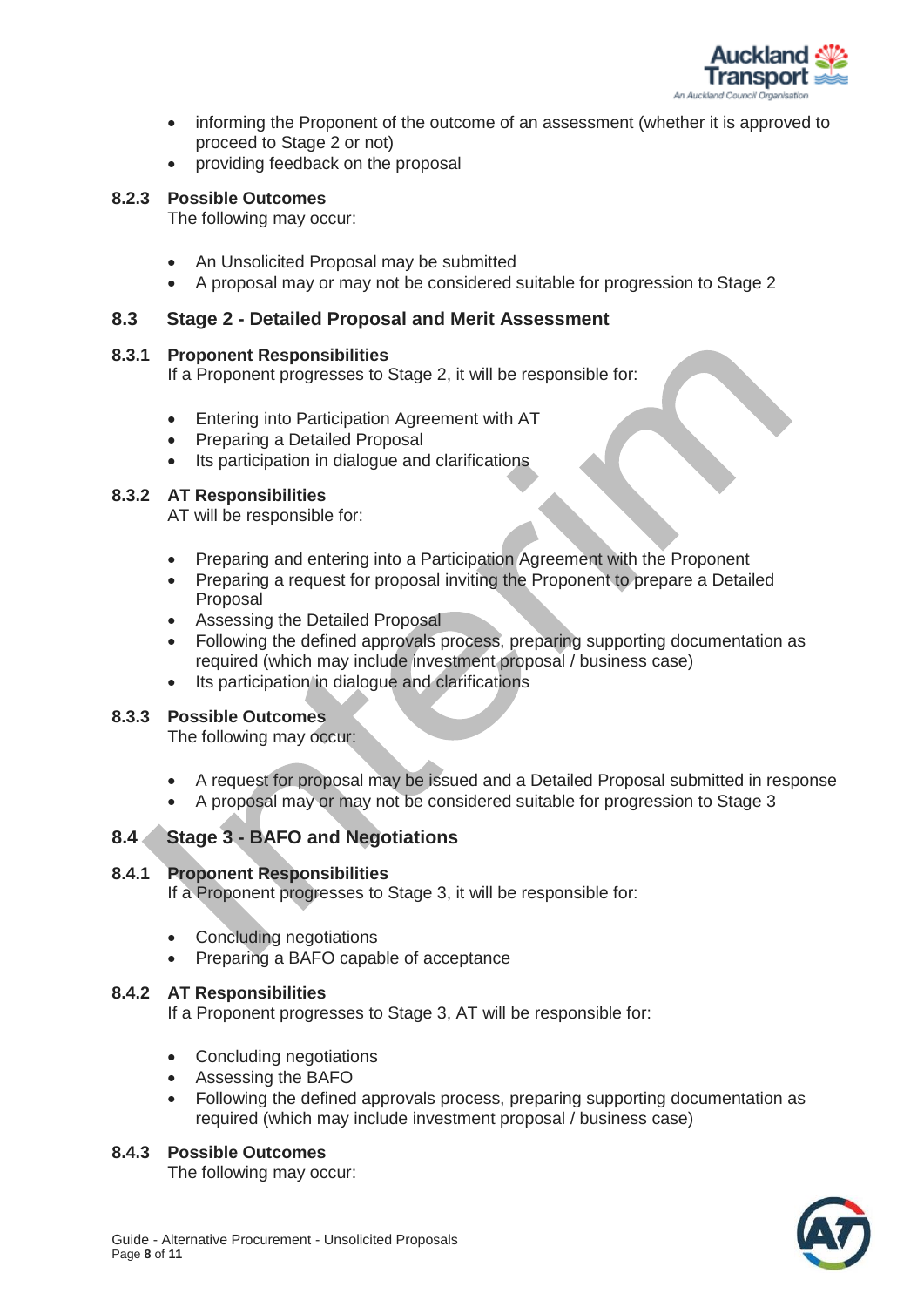

- A BAFO may be submitted and assessed
- A contract may or may not be entered into

# **9 Probity**

AT will put in place checks to:

- Ensure the Proponent and other potential suppliers are treated fairly
- Avoid misconduct and the perception of misconduct
- Declare and manage any conflicts of interest

# **10 General - Records, Resources, Discretion and Official Information Requests**

## **10.1 Records**

AT will keep adequate records at each stage of the process and will open a Tender File upon commencement of Stage 1. The records would generally:

- Show that an appropriate process has been observed
- Document the basis of all decisions
- Show market research has been verified
- Confirm that a business case, investment proposal and/or procurement plan has been prepared
- Demonstrate decisions have been made at an appropriate level
- Include minutes of meetings
- Show that AT identified and appropriately managed potential conflicts of interest

## **10.2 Resources**

AT will generally not reimburse costs incurred by a Proponent in the development of an Unsolicited Proposal. Departure from this position will be considered on a case-by-case basis and recorded in the Participation Agreement.

## **10.3 No Obligation and Discretion**

AT is under no obligation to consider an Unsolicited Proposal and may withdraw its consideration, if any, at any time prior to entering a binding contract.

Subject to clause 10.4:

- AT reserves the right to competitively tender for the goods, works or services (or any part) the subject of the Unsolicited Proposal at any stage.
- AT reserves the right to bundle / unbundle and carve-out elements of the Unsolicited Proposal.

## **10.4 Transparency and Official Information**

AT operates with transparency, as one of its principles but recognises that intellectual property and commercially sensitive information are important in the competitive advantage of a business and should be guarded carefully. Proponent's should be prepared for public release of part of or all of an Unsolicited Proposal.

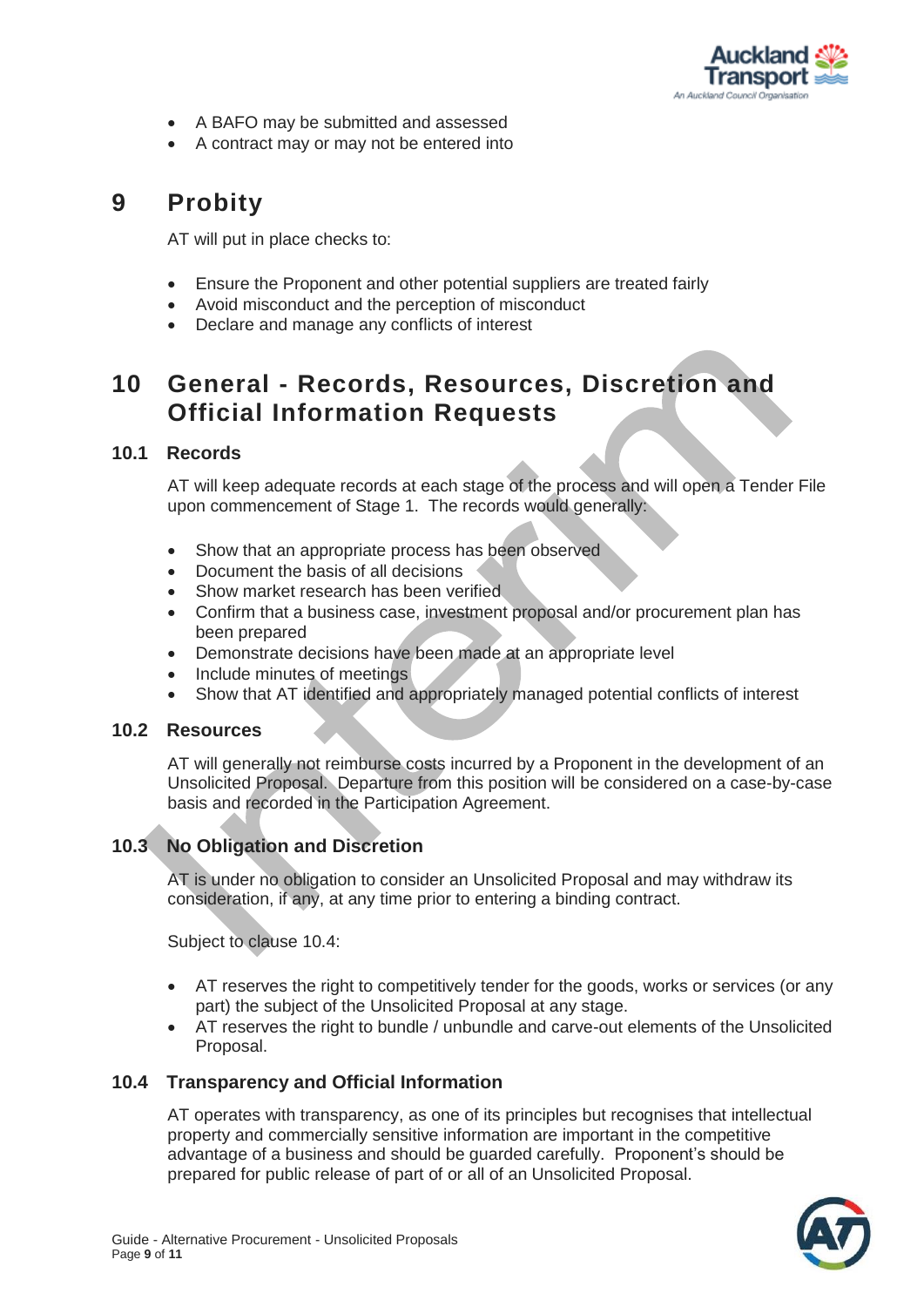

Unsolicited Proposals are subject to official information requests submitted pursuant to the Local Government Official Information and Meeting Act 1987. This legislation provides limited grounds on which to withhold requested information and therefore Proponents should be prepared for public release of part of or all of an Unsolicited Proposal.

As such, Proponents are encouraged to clearly identify trade secrets and commercially sensitive information. This does not in itself protect information from disclosure, but will flag to AT which elements of a proposal may require more careful scrutinisation further to receipt of an official information request or release in the interests of openness and transparency.

AT will use its best endeavours to preserve the confidentiality of all confidential information and will not disclose information that is intellectual property, propriertary, commercial-in-confidence or otherwise confidential contained in the Unsolicited Proposal.